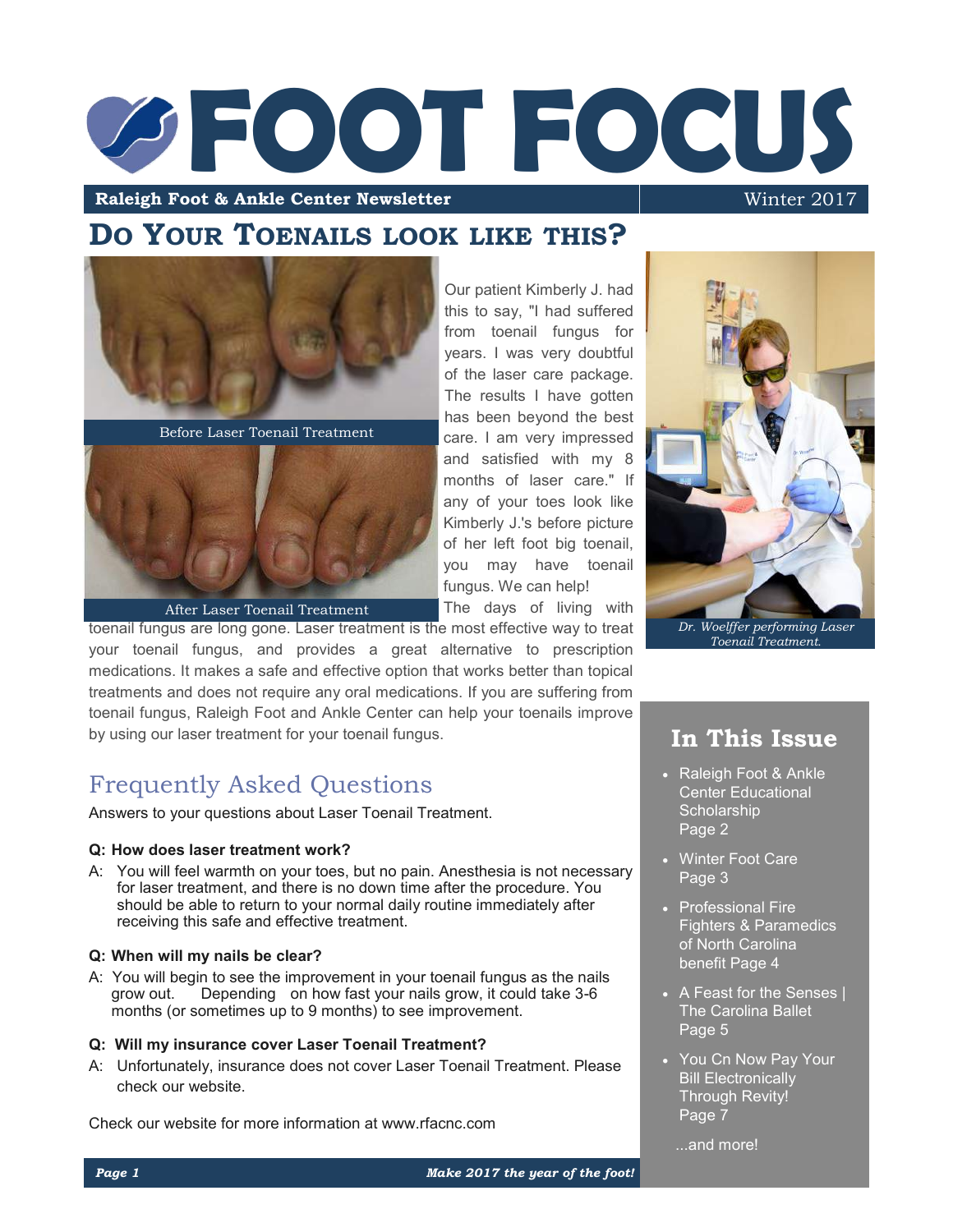# **Raleigh Foot & Ankle Scholarship Winner**

Congratulations SY Teague as the first winner of the Raleigh Foot & Ankle Center Educational Scholarship. SY is currently attending Wake Technical Community College and hopes to major in Biomechanical Engineering at NC State University. His special interest is in developing new artificial limb technology to assist wounded veterans. We at Raleigh Foot & Ankle Center believe fully in this



*Ankle Center*

young man and look forward to seeing him progress through to his educational goals. Please join us in encouraging him. Also, we will be issuing another scholarship to a deserving student at Wake Technical Community College next year. If you would like to donate towards the Raleigh Foot & Ankle Educational Scholarship, then please email our Practice Manager, Mrs. Colleen O'Keefe at [colleeno@rfacnc.com](mailto:colleeno@rfacnc.com).

# **Topical Antifungal Solution: DaniPro Antifungal Nail Polish**

DaniPro is the only doctor formulated nail polish containing an FDA-approved anti-fungal ingredient to fight nail fungus. It's proven to kill the organisms that cause nail fungus. The nail polish is a smooth application and has a fast drying formula. You can use it on your fingernails and toenails. The unique shaker ball ensures consistency. DaniPro is available at our 1418 E. Millbrook location or on our online store www.raleighfootstore.com



### **Another successful shoe drive!**

Raleigh Foot & Ankle Center partnered with New Balance Shoe Store in Raleigh/Durham. We received multiple donations from our

patients here in the office. Thank you to all who donated new or gently used shoes for our holiday shoe drive.

If you would still like to donate, please go to New Balance

(Raleigh or Durham)

shoe stores. All donations are going to the First Baptist Church in Downtown Raleigh's Homeless Mission Outreach and the Durham Rescue Mission.







**DANIPRO ANTIFUNGAL NAIL POLISH** 

# Have you heard about our online store?

Order your over the counter foot and ankle care products from the comfort of your own home!

**RALEIGHFOOTSTORE.COM**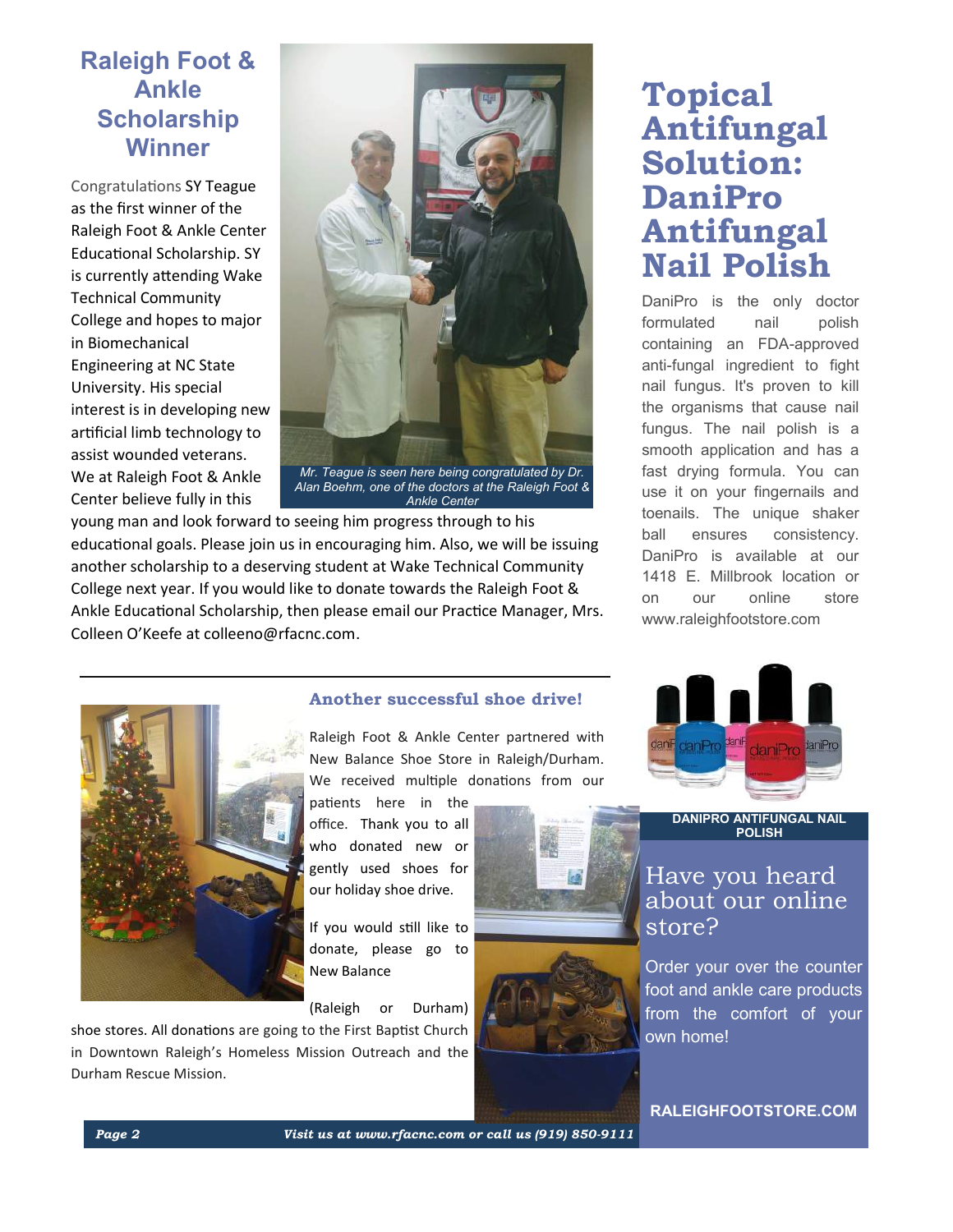# **It's Cold But Be Bold!**

**Happy New Year! I'm sure that a lot of you made New Year's Resolutions to improve your quality of life, especially related to your health. Many of us strive to eat more fruits and veggies, eat less snacks and chips, and of course, get more exercise. Maybe you're just starting out, or maybe you're already physically active and want to run your first marathon.**

**One thing always seems to get in our way: cold, dark weather. It can be very discouraging! How do I keep active when it's cold and dark outside? The answer: take little bites! Plan a schedule with short walks or runs every evening or morning. You'll avoid complete darkness and decrease your chances of overuse injuries like [plantar fasciitis.](http://www.raleighfootandanklecenter.com/our-services/plantar-fasciitis) Long runs in pitch-black darkness are a bad idea. If you do run in the winter evening hours, make sure you run in well-lit areas and wear bright, reflective clothing. Not only will cars be able to see you, but you'll be able to see any obstacles in ahead.**

**Make a schedule of easy to complete short exercise events. Get fresh air, burn calories, and stay fit until daylight hours increase. Spring will be here before you know it!! And you'll be ready. If you ever have any foot or ankle pain, whether you're exercising or not, remember that it's not normal. Thankfully we're here to help. You can call us at (919) 850- 9111 or request an appointment online.**





# **WINTER FOOT CARE**

It's always important to take good care of your feet, but it's especially important in the winter. We put our feet at risk in the rain, snow, and ice; we wear the wrong kinds of shoes when we exercise or go outside to play with our kids. People suffering from diabetes need to be especially careful with their feet in the cold weather. Don't ever go outside barefoot! Doing so puts you at risk for cuts and bruises and even frostbite if exposure is prolonged. Always wear shoes that are supportive and fit properly. In bad weather, wear boots or shoes that won't allow water in, and limit the amount of time you spend outdoors. And wear shoes that are close-toed whenever possible. Late fall and winter is no time for sandals. Don't forget your socks! Socks should be snug – not loose and not too tight, either. They should never bunch up around the toes. And if your shoes and socks get wet, take them off and dry your feet and toes thoroughly before putting on a dry pair. When you do remove your socks and shoes, take some time to inspect your feeet for any cuts or bruises. You can even use a small mirror to check the bottoms of your feet. This is important for diabetics because you may have injuries that you don't feel because of [damaged nerves in your feet,](http://www.raleighfootandanklecenter.com/our-services/neuropathy) or neuropathy. Neuropathy is a complication of diabetes that is dangerous because it can lead to a wound that becomes infected, and if left untreated, could even result in amputation.

If you have [diabetes](http://www.raleighfootandanklecenter.com/our-services/diabetic-foot-care) and are concerned about the health of your feet, make an appointment with one of the podiatrists at Raleigh Foot & Ankle Center. You can call us at (919) 850-9111 or [request an appointment](http://www.raleighfootandanklecenter.com/request-an-appointment) online. Our doctors have decades of experience caring for people with diabetes, and they've seen everything from neuropathy to painful diabetic foot ulcers. Make an appointment with us today.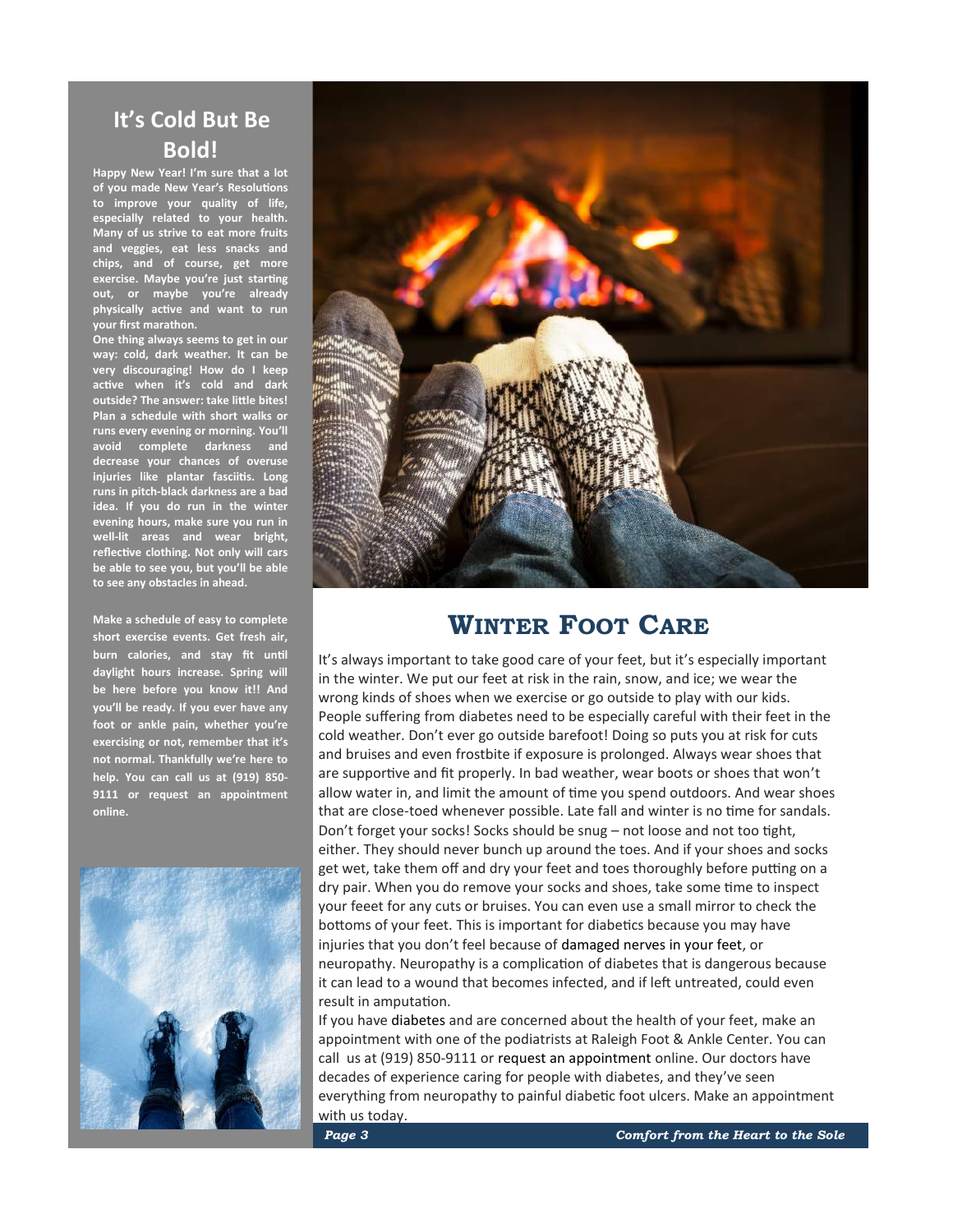# *Bob Builds a Boat!*

Last year, Dr. Hatcher was building his very own sailboat out of his garage. The pictures below are where it all started.



**After taking a break, the boat project is back on!**

### **Projects finished**

- Dagger board trunk
- All interior "furniture"
- Boom and mast
- Rudder and hardware
	- Mast step

### **Projects to go**

- Mast and boat rigging hardware
- Interior and exterior paint/varnish
	- Name of boat. (Belle Lydie)

• Launch

### **90% done, 90% to go!**



### **RFAC EMPLOYEE RECIPE:**

### **Brittany's Chewy Bread**



**Ingredients**

- **1 Bag of Brown Sugar**
- **4 Eggs**
- **2 Cups All-Purpose Flour**
- **1/2 Teaspoon Salt**
- **1 Teaspoon Vanilla Extract**
- **1 Cup Chopped Pecans**

### **Directions**

- Preheat oven to 400 degrees F Grease a 15x10x1 inch jellyroll pan.
- In a heavy saucepan combine the sugar and eggs. Cook over medium heat, stirring constantly until sugar is dissolved.
- Remove from heat, stir in the flour, salt, vanilla, and pecans. Spoon mixture into the prepared baking pan and bake for 15 minutes in the preheated oven. Cool and cut into squares.

### UPCOMING HOLIDAYS

Martin Luther King Jr. Day– Monday, January 16th

Valentine's Day– Tuesday, February 14th

Presidents Day– Monday, February 20th

St. Patrick's Day- Friday, March 17th

OUR OFFICE WILL BE CLOSED IN OBSERVANCE OF:

• New Year's Day-Monday, January 2nd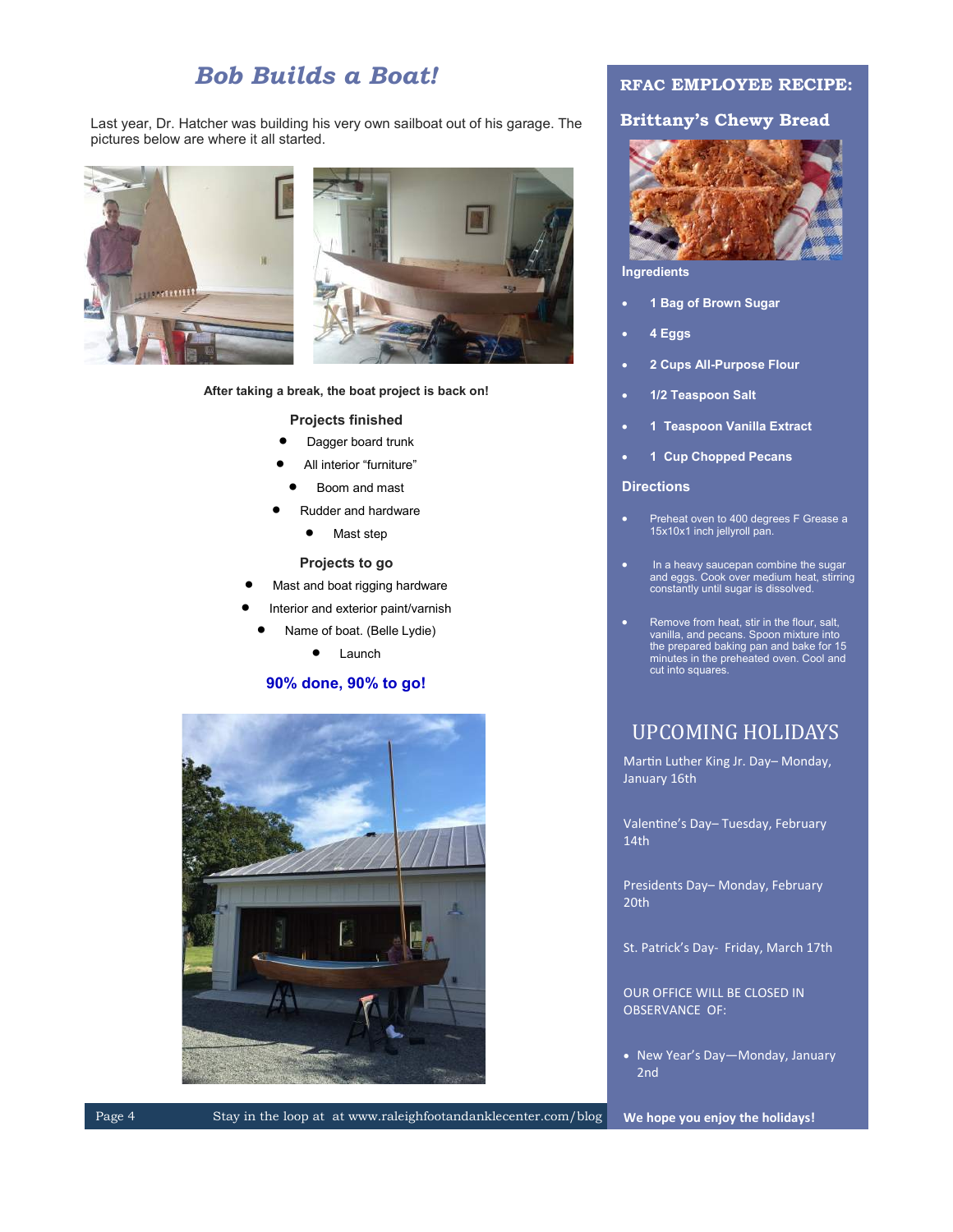*Carolina Ballet 2017 Spring Season*

*The Little Mermaid* Fletcher Opera **Theater** February 2-19, 2017

*Vivaldi's Four Seasons* Fletcher Opera **Theater** March 9-26, 2017

*Rhapsody in Blue* Raleigh Memorial Auditorium April 20-23, 2017

*Carmen* Raleigh Memorial Auditorium May 18-21, 2017



For more information and tickets, Please call the Carolina Ballet Box **Office** At 919-719-0900 or visit carolinaballet.com

# **A Feast for the Senses**



Carolina Ballet is excited to be in its 19<sup>th</sup> Season! The 2017 Spring Season, *A Feast for the Senses*, will feature *The Little Mermaid*  choreographed by Lynne Taylor-Corbett and some fan favorites like *Vivaldi's Four Seasons* and *Carmen*. *Rhapsody in Blue* choreographed by Zalman Raffael, Choreographer-in-

Residence, features the classical jazz music by George Gershwin. With shows for jazz lovers, classical music lovers, and children of all ages, there is truly something for everyone on the program this spring season!

Carolina Ballet is one of America's premier arts organizations. Launched as a professional dance company in 1997 under the direction of Artistic Director/CEO Robert Weiss, Carolina Ballet has since garnered critical praise from the national and international

media, staged over 100 world premiere ballets, and toured internationally in China and Hungary. Weiss, former Artistic Director of the Pennsylvania Ballet and principal dancer at New York City Ballet under the legendary George



Balanchine, programs traditional ballets by legendary masters and new works by contemporary choreographers.

Carolina Ballet also has a variety of education and outreach programming that reaches thousands of students per year. We hold student matinees at our theater to expose K-12 students to our world -class artistry, bring our dancers into schools to lead demonstrations and master classes, and provide hands-on residencies with teaching artists.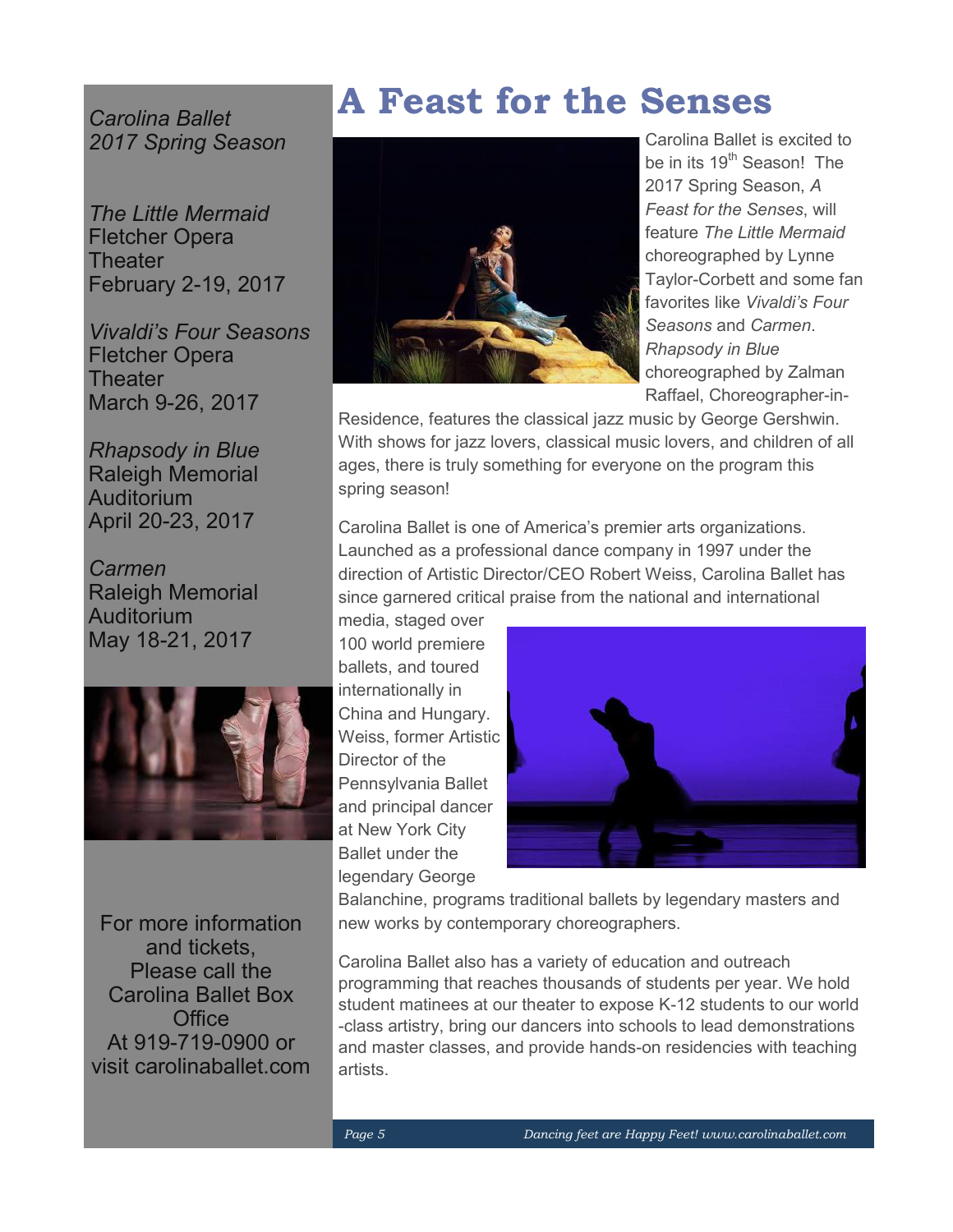# **OUR WINTER SHOE COLLECTION**

Raleigh Foot & Ankle Center Vionic shoe collection is now available for purchase! You can come into our E. Millbrook location to buy these or call 919-850-9111 to hold a pair for 24 hours.



Gray Plaid Slipper \$74.67



Pink Plaid Slipper \$74.67



Moccasin Chestnut Slipper \$85.35



Moccasin Tan Leopard Slipper \$85.35

**\****Prices include tax*

# **The RFAC Staff Christmas Party**

## At Milton's Pizza & Pasta

*Thank you for all you do!* 



**Google, Facebook, or Yelp and click "Write a review".**



**Go to Health Grades, or Rate MD's, and search for your specific podiatrist by last name (Hatcher, Woelffer, Boehm, or Meyers). Click "Write a Review".**



**We appreciate your feedback, thank you!**

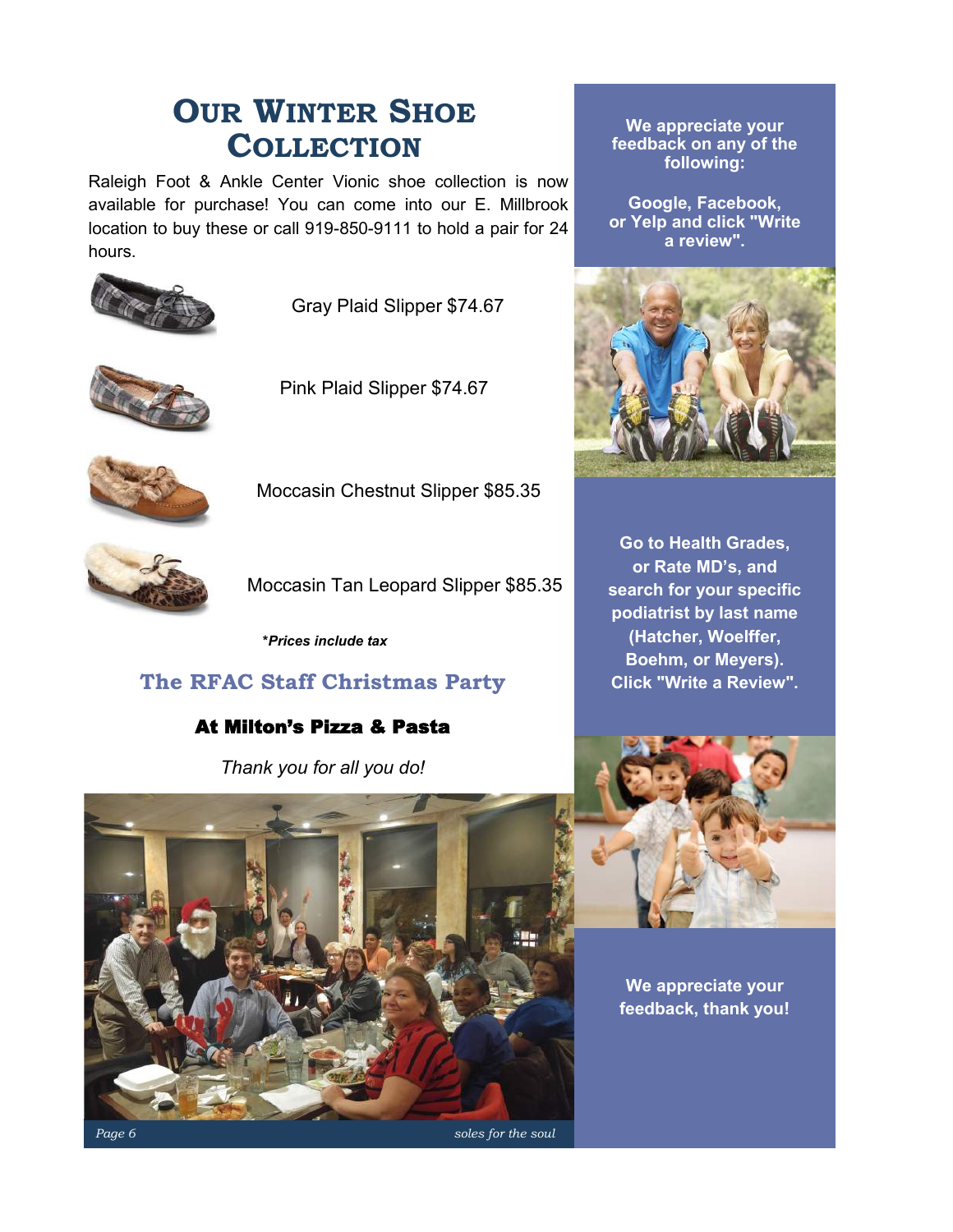# **You Can Now Pay Your Bills Electronically Through Revity!**

Raleigh Foot and Ankle Center is pleased to announce that we now offer the option to pay your bills electronically through Revity!

Revity is a payment option dedicated to making it easy to receive and pay your bills. Simply opt-in to this new service to receive text and/or email notifications when your bill is ready to view. Revity will confirm your identity and then show you a simple total of your bill. You will have the option to view more details about your bill before making payment, such as copay, deductible and insurance discount. Payment is then made by credit, debit or HSA/FSA card and the funds are credited to your account within 48 hours.

If you would like to begin receiving bills through Revity, print the Opt-in Form below, and return it to us by fax: (919) 8502499, email: rfacnc@outlook.com, mail 1418 E. Millbrook Road, Raleigh, NC 27609, or on your next visit. You can find this form on our website; www.raleighfootandanklecenter.com/for-patients/overview



### Sign up for Electronic Bill Pay

|                                                | ٠<br>$1.14 - 1.04$                             |  |
|------------------------------------------------|------------------------------------------------|--|
|                                                | <b>Burnit when you are</b>                     |  |
|                                                |                                                |  |
| <b>MOOTH</b><br><b>Play International</b>      | at instants; or his work<br>details.           |  |
| 5115.64                                        | $$1^{\circ}5.84$                               |  |
| ------<br>the substitute the form of the state | <b>CERTIFICATE</b><br><b>BUCHER HERRY PERK</b> |  |
| <b>SERIES</b><br>$\sim$                        | -----                                          |  |
|                                                | <b>Section Service</b>                         |  |
| 100000                                         | τ<br>__<br>--<br>content attentions            |  |
| $\overline{\mathcal{M}}$<br><b>STEP</b>        | <b>DOM:</b>                                    |  |
|                                                | <b><i><u>Secondary</u></i></b>                 |  |
|                                                | <b>School</b>                                  |  |

Raleigh Foot & Ankle Center will be offering mobile and email billing, to make payments fast and easy! If you sign up below, you can receive emails and text messages with a link to securely view and pay your bills.

- You will still receive a paper bill in addition to text and email messages.
- You can opt-out at any time.
- Your contact information will be kept secure and will never be used for advertisement.
- Your card will not be charged until you have reviewed your bill and authorized payment.

Name of person to be billed: **Email address:** Mobile phone: **Birthdate:** MM DD YYYY Name of patient (if different):

By signing below, I give my consent to be contacted about my bill via email and SMS, and for Raleigh Foot & Ankle Center and<br>its partners to send by those means my protected health information. I understand that standard t apply from my wireless provider, my consent to the electronic bill-pay program is not a condition of my medical service, and<br>that I may opt out at any time.

| <b>Patient's Signature</b>                      | Date |                                |
|-------------------------------------------------|------|--------------------------------|
| Signature of Person to be Billed (if different) | Date | <b>Relationship to patient</b> |
| @ 2016 Revity, Inc.                             |      |                                |

Patient ID Number (internal use only)